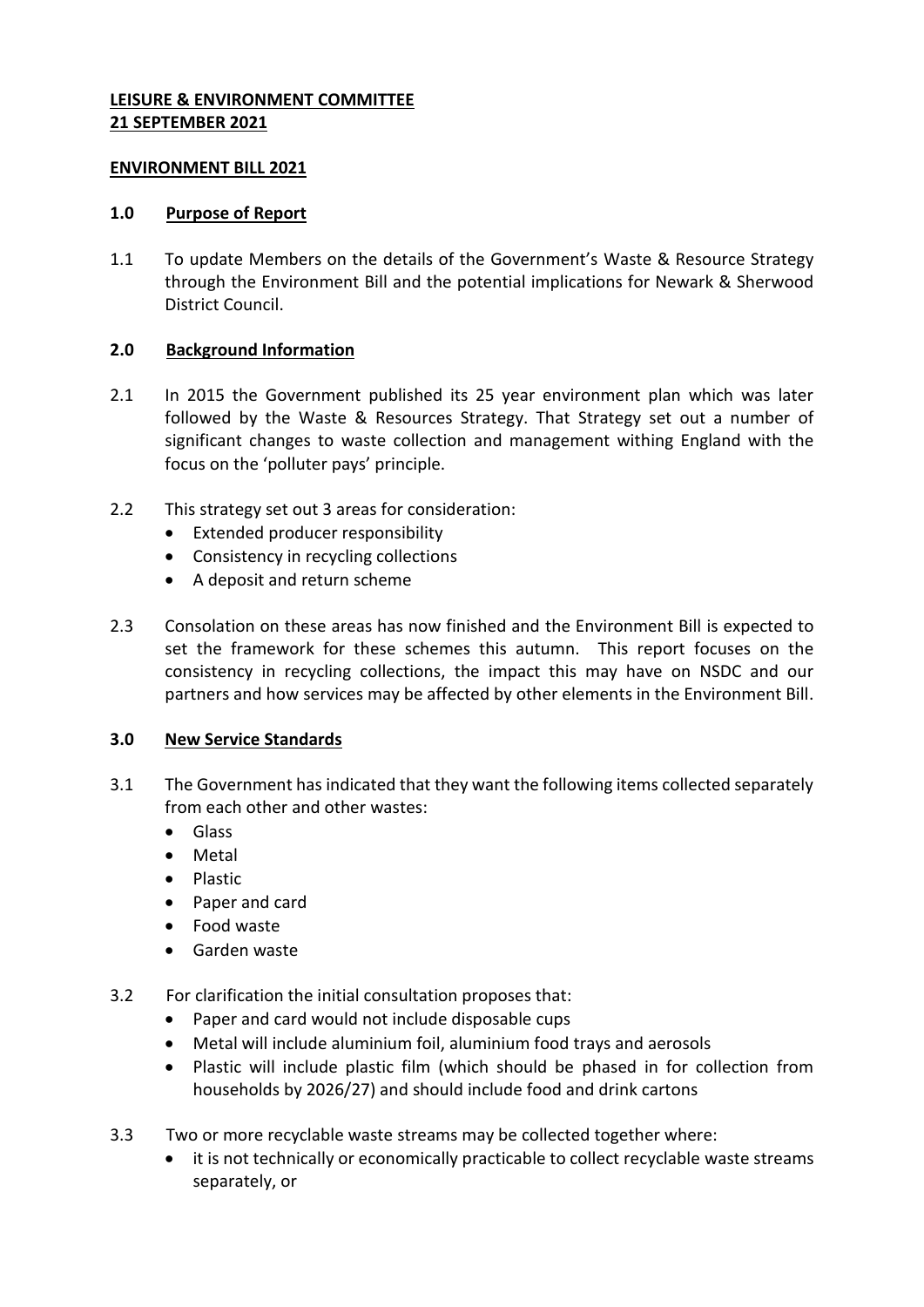- collecting recyclable household waste in those recyclable waste streams separately has no significant environmental benefit
- 3.4 Separate collections are to occur by default. If a council wishes to collect 2 or more waste streams together they must prove why separate collections are not Technically, Economically or Environmentally Practicable.
- 3.5 There are 2 exceptions to this rule:
	- plastic and metal or
	- glass and metal

can be collected together without further justifying paperwork.

3.6 'Minimum service standards' (MSS) will be set out for all household collections, including flats.

### 3.7 **Food Waste**

The Environment Bill mandates:

- That food waste is collected at least weekly from households
- Recyclable waste including food waste is to be collected separately from other household waste.
- 3.8 Government does not expect any local authorities that currently collect residual waste on a fortnightly basis would need to reduce their capacity of collection or frequency further as a result of consistency measures.

# 3.9 **Food and Garden Waste**

Following consultation, Government will provide further information on recommended minimum service standards for the collection of food and garden waste in guidance.

3.10 Where a waste disposal authority (e.g. Nottinghamshire County Council), has a long term disposal contract affected by introducing separate food waste collections (such as delivery of residual material to energy from waste schemes), then those authorities should seek to introduce separate food and waste collections as soon as contracts allow with and end date to meet this requirement set between 2024/25 and 2030/31.

### **4.0 New Burdens**

- 4.1 In the Resources & Waste Strategy DEFRA committed to fund the additional cost to local authorities of the new statutory duties placed upon them. Some more details about this have now emerged – net additional capital costs and transitional costs will be met from a £300 million pot.
- 4.2 There are 333 councils in England and the Government is proposing capital expenditure support of £200 Million with £100 million transitional fees. If the funding was split equally through across every council it equates to £900,900 per authority, however this will not be the case.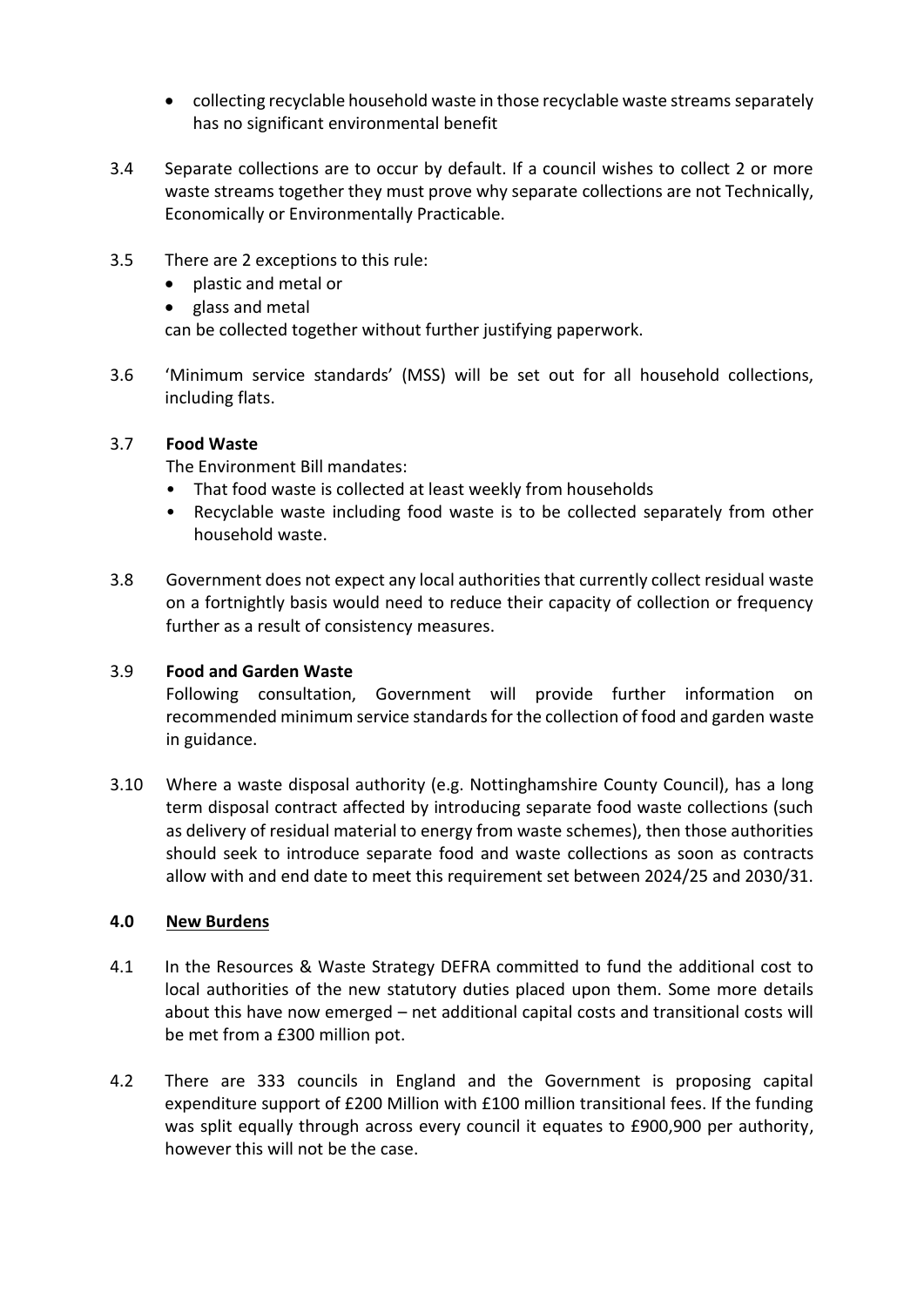- 4.3 Councils will not receive funding for services they already provide. For instance if an authority already offers a weekly food waste collection service, then no funding will be made available for that service. Much of the funding will probably be spent on the variation and termination of disposal contracts to adjust to the new burdens, by its nature this will move a significant portion of the funds to the Waste Disposal Authorities (Usually County or Unitary authorities).
- 4.4 It also appears that DEFRA will decide which authorities get the transitional funding. It will not be decided via any application process, rather by DEFRA making the decision based on their assessment of authority needs.

# **5.0 Implications**

- 5.1 There are some significant implications resulting from this new information, of significant concern is the anticipated increase in operational costs which it appears will not be funded by Government.
- 5.2 All these new services will lead to an increase in vehicle numbers. This could increase emissions and would create a situation when there simply is not enough parking space at the Brunel Drive Depot.
- 5.3 In addition, if we are placed in a situation where multiple waste streams have to be collected separately then that will mean a significant increase in the number of crews and vehicles required. In the event that a 'kerbside sort' system is implemented collection speeds will fall and we can anticipate a rise in sickness levels from manual handling injuries and musculoskeletal disorders.
- 5.3 A fall in residual bin weights will permit some diversion of resources, but the Government's insistence that residual collection frequencies are not reduced prevents opportunities for significant reallocation of resources. A reduction in residual bin weight can be expected, but this is only one factor, ultimately collections are limited by the number of bins collected and the distance travelled each day.
- 5.4 If fortnightly residual collections are maintained, we may see a decrease in the use of the garden recycling schemes and bulky waste services as residents utilise the capacity generated in their residual bins for these items.
- 5.5 It is anticipated that we will see an increase in vehicle costs and we anticipate major problems with vehicle supplies. With every Waste Collection Authority in the country ordering and updating multiple vehicles at the same time, suppliers are going to struggle to meet demand. This will also be true for other key elements required for collection such as containers (bins and caddy's) and possibly PPE.

# **6.0 Uncertainties**

6.1 Until further clarification is provided, Nottinghamshire County Council are not in a position to alter their existing contract with Veolia. This contract is currently set to run until 2032. Until decisions are made around this contract and the disposal points available to us, we cannot begin to look at the logistics of these new collections in any detail.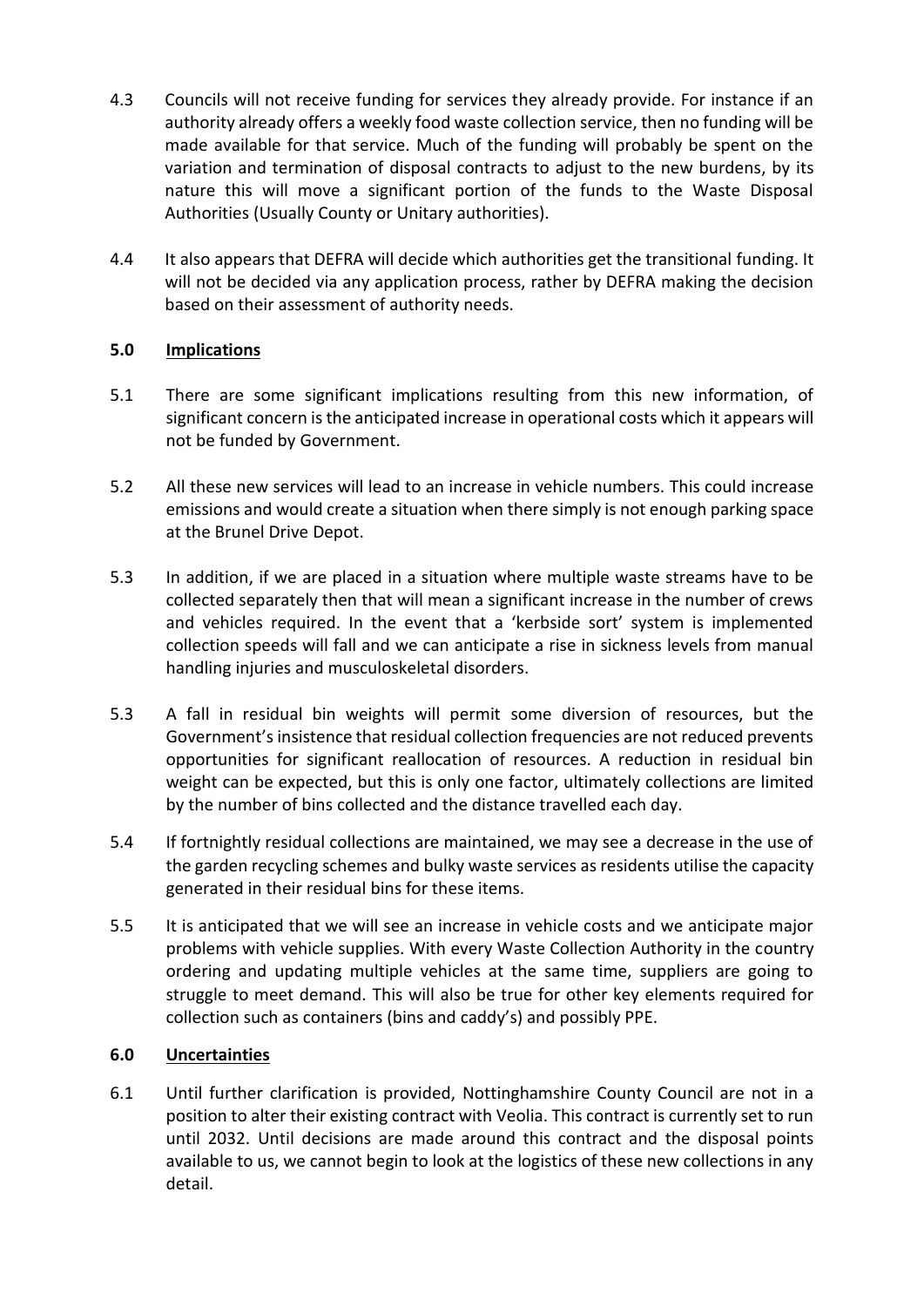- 6.2 There are 2 other strands to the Environment Bill which may also have an impact on collection services:
	- Extended producer responsibility
	- Deposit and Return Schemes
- 6.3 A **Deposit and return Scheme** (DRS) will result in a small refundable charge (around 20p) being levied on a range of 'on the go' food and drink packaging, such as plastic bottles and coffee cups. What is not clear at this stage is the full scope of the materials to be collected. There is a degree of uncertainty around glass bottles and other items and whether the charge will apply to multipack items brought in supermarkets etc.
- 6.4 DRS is significant because it could divert a substantial percentage of material away from kerbside collections. This would impact recycling rates and the collection logistics required to conduct collection and disposal services.
- 6.5 **Extended producer responsibility** (EPR) will see recycling labelling standardised across all packaging producers and impose on them a requirement to ensure the material they place on the market is recyclable.
- 6.6 Under the proposals set out in this consultation, packaging producers will be made responsible for the full cost of managing the packaging they place on the market. Government estimates that their costs will be in the region of £2.7bn in the first full year of implementation.
- 6.7 This cost transfer, from the public purse and those who dispose of packaging waste, will incentivise producers to question whether the packaging they use is necessary, could be reduced or not used at all. Government also proposes introducing obligations, possibly in the form of packaging reuse targets from 2025, to provide an additional incentive to reduce packaging use and encourage take up of reuse or refill models.
- 6.8 What is not clear is how the funds generated from this scheme will be disseminated through the waste industry. It is not anticipated that the scheme will be in full operation before 2025 and as the scheme continues, the revenues generated from it are likely to fall as companies switch to reuse and refill models. If, as collection weights fall collection frequencies are allowed to fall, then these 2 policies are well matched; however the Government's reluctance on reducing residual waste collections indicates this may not be possible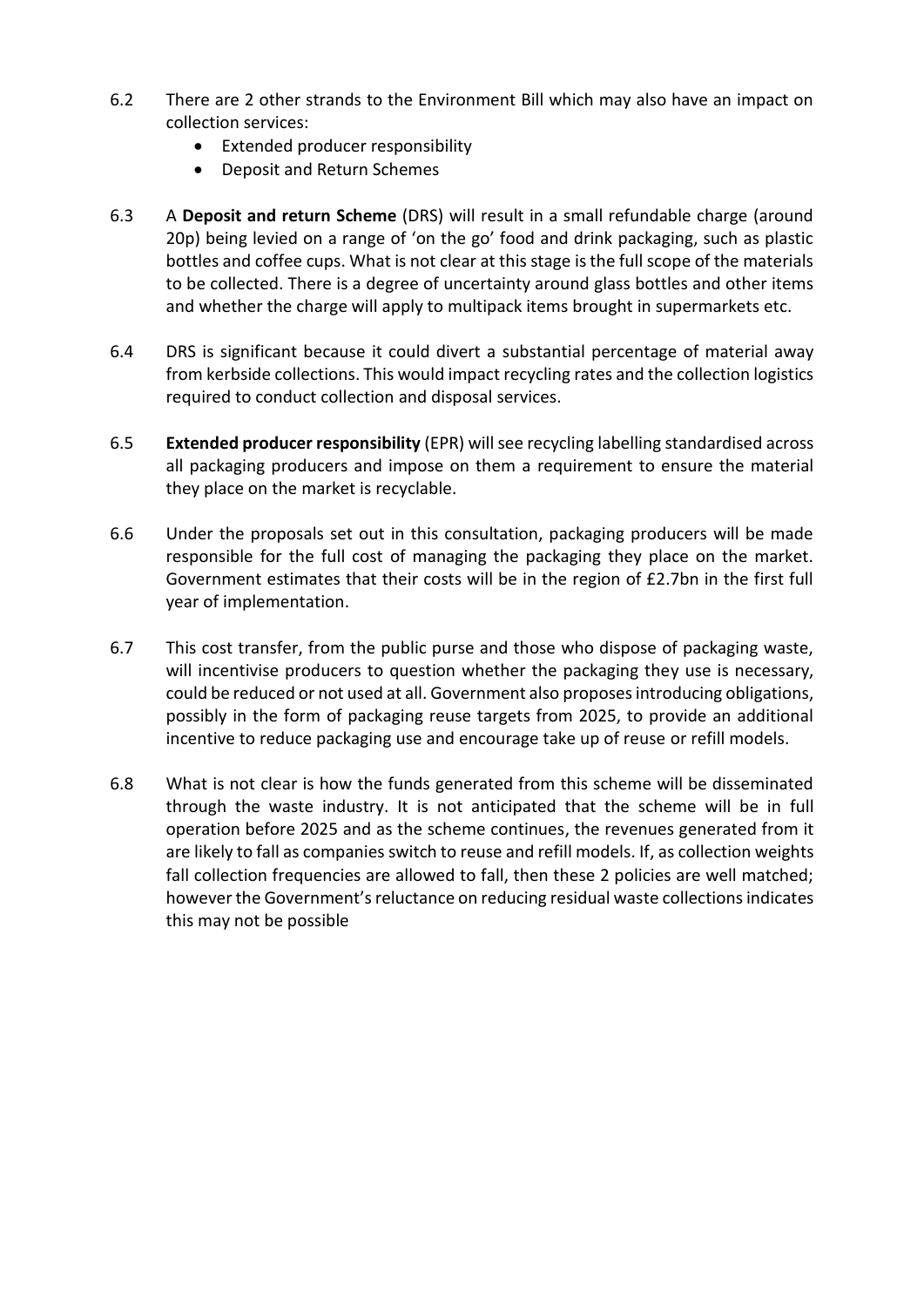# **7.0 Timeline**

# **KEY MILESTONES**



- 7.1 When the Waste & Resources Strategy was published in 2018 it included a set of Targets and Key Milestones as shown in the timeline above. It does appear that despite some setbacks due to the Covid 19 Pandemic plans are still in place to reach these targets and milestones.
- 7.2 It is worth noting that although the DRS and EPR schemes are slated for introduction in 2023, it is only the legislation for mandatory separate food waste collections that comes into place in the same year. This may provide some breathing room whilst the impacts of DRS are assessed and the EPR model is finalised.

### **8.0 Summary**

- 8.1 In summary, the situation is that we know significant changes are coming and we will continue to work with our partners to anticipate and prepare for these changes, but until we have further clarification on the disposal facilities available we are unable to fully plan any logistical detail. It is the nature of these facilities that will dictate the final form of new collection services.
- 8.2 It is still uncertain how much funding (if any) will be made available for the transition to the new services and if EPR funding will be made available for the ongoing costs of increased front line collections.
- 8.3 The impact of DRS is unknown, but it could result in a significant diversion of waste away from the domestic stream.